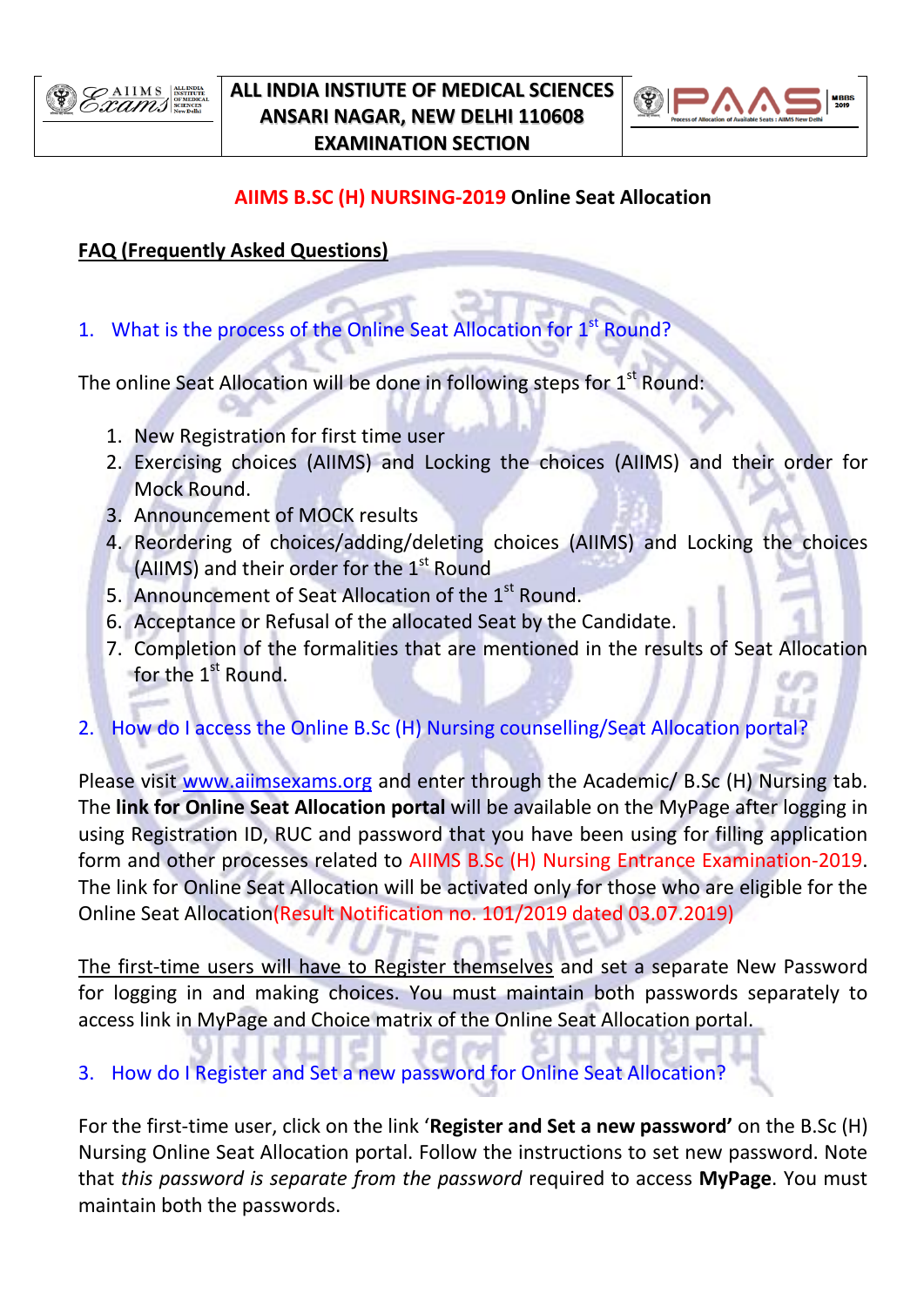#### 4. I have forgotten my passwords/ how do I retrieve them?

There are two passwords that you are required to maintain. The first password is required to Login to access MyPage and link for Online Seat Allocation portal and it can be retrieved by clicking **Forgot your login details** button. The second password is required to access the Online Seat Allocation portal and it can be retrieved by clicking on the **Forgot Registration ID and Password** button. The password will be sent only to your registered e-mail and registered mobile phone.

#### 5. How do I make choices (AIIMS)?

The choices can only be made after you have registered and logged in using the new password for the Online Seat Allocation portal. On logging in, confirm your name and Registration ID. Click on **Make Choice** button to proceed to exercise choices and their order. To add a choice, choose the AIIMS from the drop-down menus and Click **Add choice**. To remove a choice, click on **Delete** button against that Choice (AIIMS).

#### 6. Do I have to make choices (AIIMS) in one go?

No, you can make choices (AIIMS), edit or reorder them as many times you wish UNLESS you have already submitted and locked the choices (AIIMS) OR the last date and time for that Round is over. *You must save the choices* (AIIMS) *in case you wish to further add/delete/reorder them at a later time point* (before the last date and time for that Round)

## 7. How do I order and reorder the choices (AIIMS)?

The default order of your choices (AIIMS) will be the order in which you add choice (AIIMS). To reorder your choices, use up and down arrows OR Drag and Drop the choice (AIIMS) to appropriate position in the list. MEDIC

#### 8. How do I save choices of AIIM

Click on the **Save** button to save the choices of AIIMS and their order.

### 9. How do I Submit and Lock the choices (AIIMS)?

You have to click on the **Submit and Lock Choices** tab and tick the checkbox **I accept the declaration** and click on the submit and Lock choices (AIIMS). Note that you will be prompted twice to reconsider and after you have submitted and locked your choices (AIIMS), you cannot change it for that Round. Choices and their order once submitted and Locked cannot be changed thereafter for that round.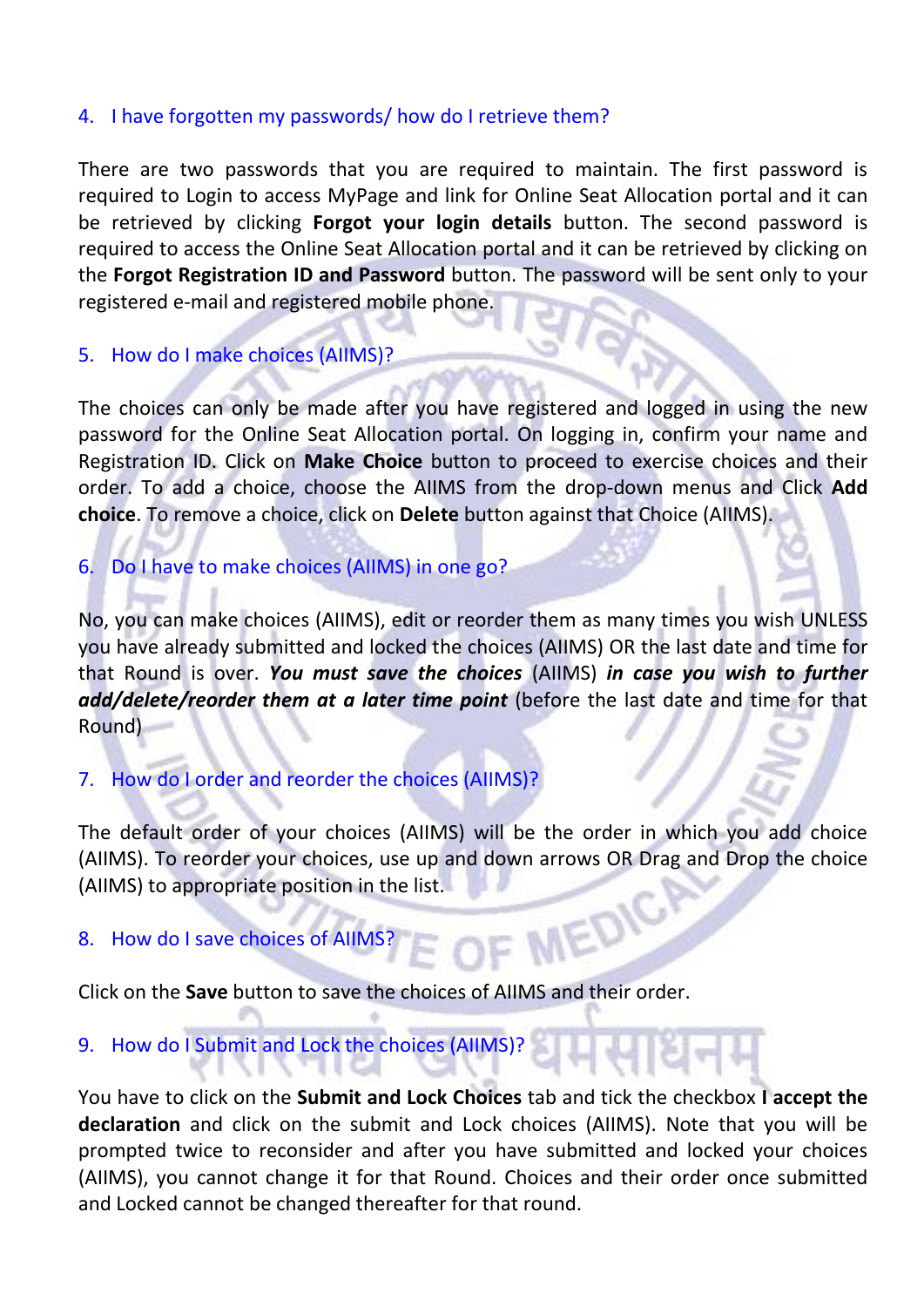### 10. What happens if I have saved the choices (AIIMS) but could not submit and lock the choices (AIIMS)?

The last saved choices (AIIMS) and their order will be considered as submitted and locked choices (AIIMS) and their order at the last date and time for that Round even if the candidate did not submit and lock the choices (AIIMS) and their order.

#### 11. Can I add/delete/reorder the choices (AIIMS)?

The choices (AIIMS) can be edited (add/delete/reorder) ONLY if you have NOT submitted and locked your choice and before the last date and time for that Round.

# 12. Can I change the choices (AIIMS) and their order after I have submitted and locked my choices for that Round?

No, once you have submitted and locked your choices (AIIMS), they cannot be changed even if it is before the last date and time of submission for that Round.

13. Can I change the choices (AIIMS) for next Round?

Yes, you can change the choices (AIIMS) during the next Round

## 14. Can I view the choice that I have submitted and locked?

Yes, click **View choices** button after logging in the Online B.Sc (H) Nursing counselling/Seat allocation portal. You are advised to take printout of the same.

# 15. What is meant by Active Acceptance or Active Decline/Refusal of the allocated seat in the 1<sup>st</sup> Round?

If you have been allocated a seat in  $1<sup>st</sup>$  Round of Online Seat Allocation then you are mandatorily required to login within date and time specified in the Important dates link and select one of the following options:

- **Option 1.** ACCEPT allotted seat and DO NOT WISH TO PARTICIPATE in further rounds of Seat Allocation
- **Option 2.** ACCEPT allotted seat and WANT TO PARTICIPATE in 2<sup>nd</sup> ROUND of Seat Allocation
- **Option 3.** DECLINE/REFUSE allotted seat and DO NOT WISH TO PARTICIPATE in 2<sup>nd</sup>ROUND of Seat Allocation